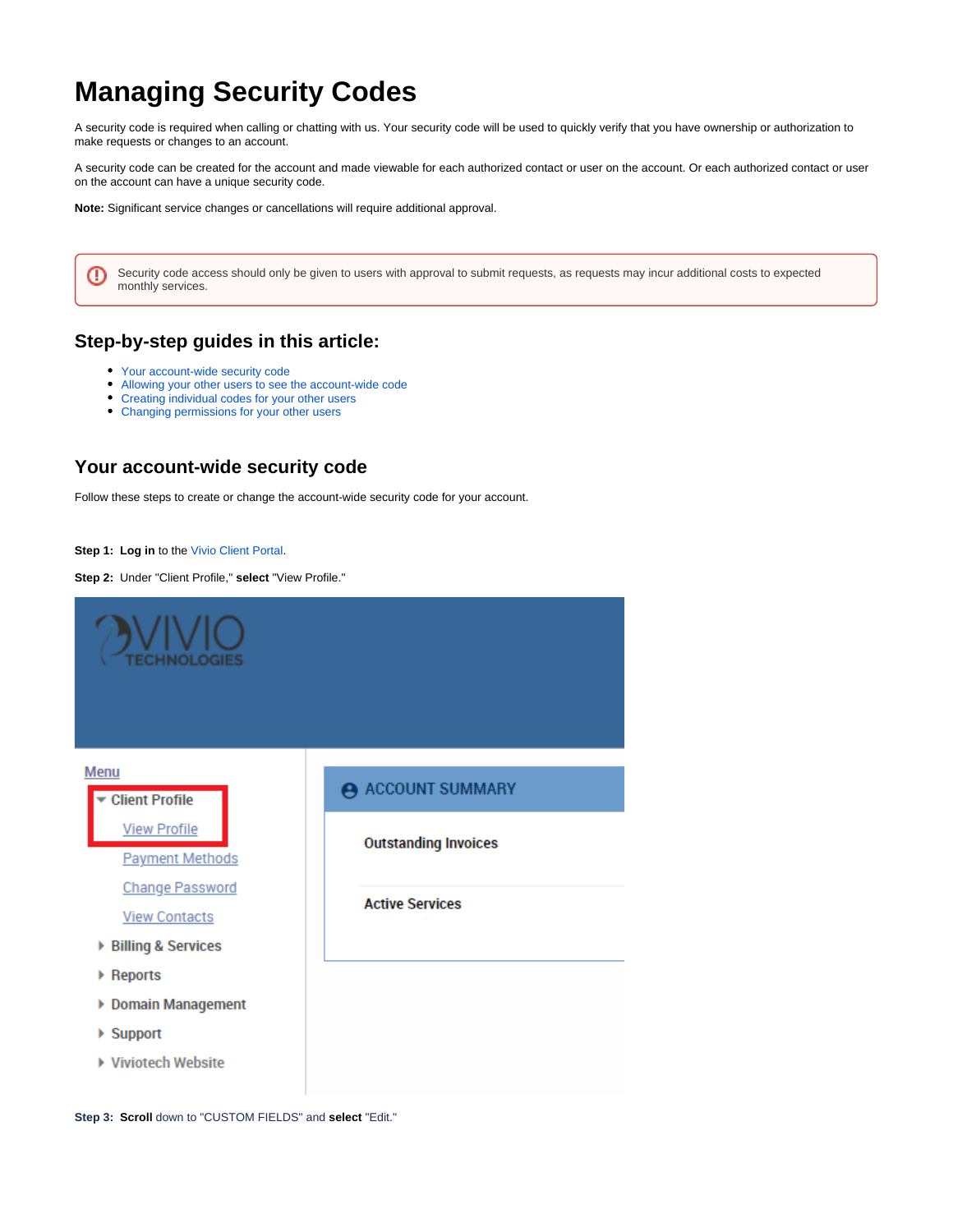| <b>CUSTOM FIELDS</b>        |  |
|-----------------------------|--|
| <b>Account Verification</b> |  |
| Security Code:              |  |

**Step 4:** In the new pop-up that opens, choose a new Security Code and **type** it in. (A minimum of eight characters is required. Do not use personally identifiable information such as your Social Security number or date of birth.)

| <b>Edit Custom Fields</b>                                                             |                                                                                                                                                       |
|---------------------------------------------------------------------------------------|-------------------------------------------------------------------------------------------------------------------------------------------------------|
| <b>Account Verification</b>                                                           |                                                                                                                                                       |
| Security Code:                                                                        | $\boldsymbol{c}$                                                                                                                                      |
| Step 5: Select "Save Changes" on the bottom right-hand corner. The pop-up will close. |                                                                                                                                                       |
|                                                                                       | Save Changes<br>Cancel                                                                                                                                |
|                                                                                       | Step 6: A message will appear at the top of your screen. "Success: Account information updated." Your account-wide security code is now ready to use! |
| Success: Account information updated                                                  | ×                                                                                                                                                     |

If you need any help creating or changing the security code for your account, please [get in touch](https://viviotech.net/contact-us/) with our Support team.

## <span id="page-1-0"></span>**Allowing your other users to see the account-wide code**

Follow these steps to let another user view the account-wide security code.

**Step 1: Log in** to the [Vivio Client Portal.](https://portal.viviotech.net/)

**Step 2:** Under "Client Profile," **select** "View Contacts."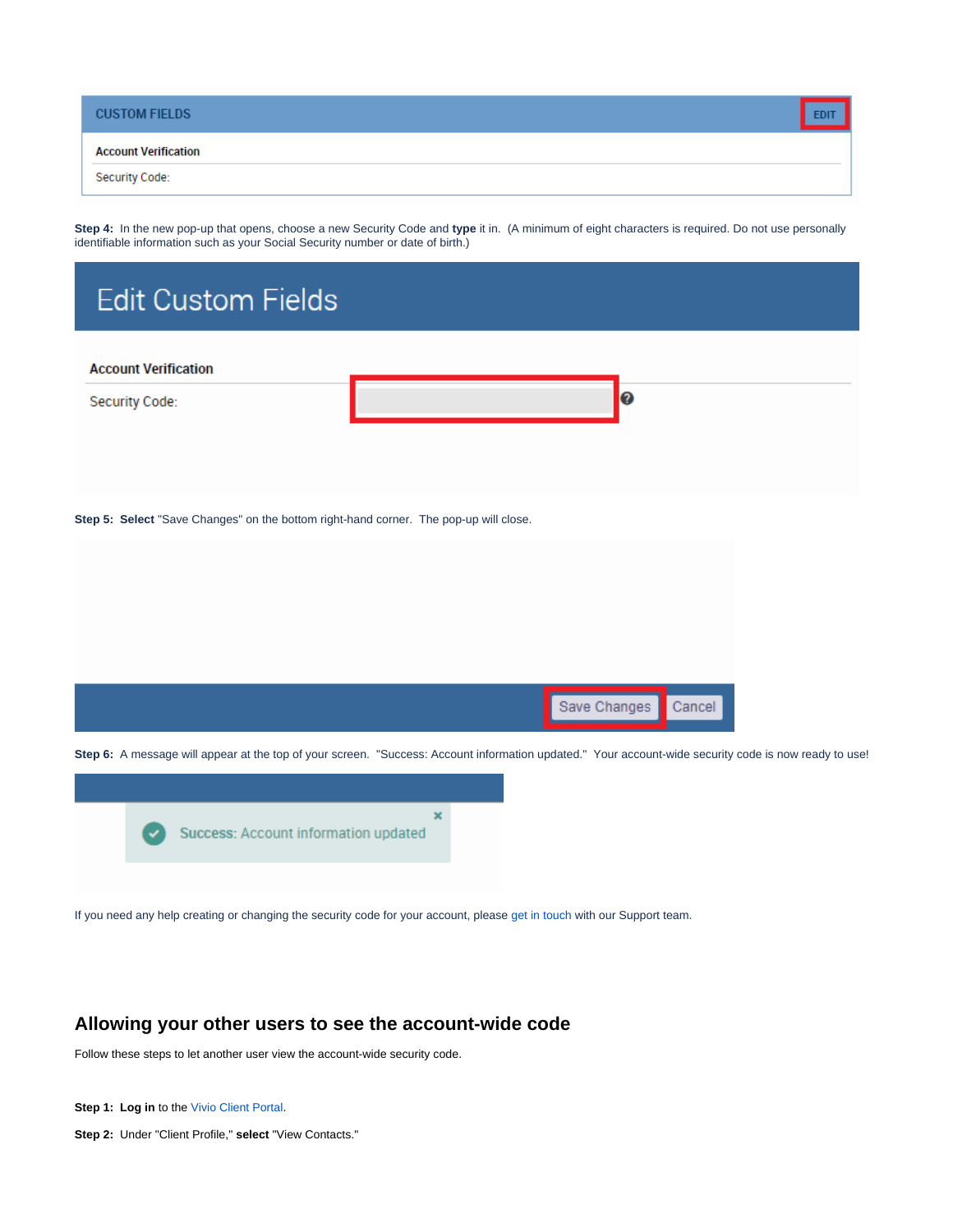

# **Any Company**

| <b>Menu</b>              |                             |
|--------------------------|-----------------------------|
| ▼ Client Profile         | A ACCOUNT SUMMARY           |
| <b>View Profile</b>      | <b>Outstanding Invoices</b> |
| <b>Payment Methods</b>   |                             |
| <b>Change Password</b>   |                             |
| <b>View Contacts</b>     | <b>Active Services</b>      |
| ▶ Billing & Services     |                             |
| ▶ Reports                |                             |
| ▶ Domain Management      |                             |
| $\triangleright$ Support |                             |
| ▶ Viviotech Website      |                             |
|                          |                             |
|                          |                             |

**Step 3: Select** "Edit" on the line to the right of the contact. A new pop-up will open.

| Contacts<br>ADD CONTACT<br>View: Active Contacts |                                             |                        |              |                         |                      |                   |  |  |  |
|--------------------------------------------------|---------------------------------------------|------------------------|--------------|-------------------------|----------------------|-------------------|--|--|--|
|                                                  | Contacts 1-3 of 3 Shown (Download CSV File) |                        |              |                         |                      |                   |  |  |  |
| ID                                               | Name                                        | Title                  | Phone        | Email                   | <b>Security Code</b> |                   |  |  |  |
| 3522                                             | <b>Joe Example</b>                          | <b>Primary Contact</b> | 000-000-0000 | marketing@viviotech.net |                      | edit   deactivate |  |  |  |
| 3523                                             | <b>Contact Example</b>                      |                        | 000-000-0000 | marketing@viviotech.net |                      | edit   deactivate |  |  |  |
| 3526                                             | <b>Contact Example 2</b>                    |                        |              |                         |                      | edit deactivate   |  |  |  |
|                                                  | Contacts 1-3 of 3 Shown                     |                        |              |                         |                      |                   |  |  |  |

**Step 4:** In the new pop-up that has opened, **select** the "Permissions" tab at the top.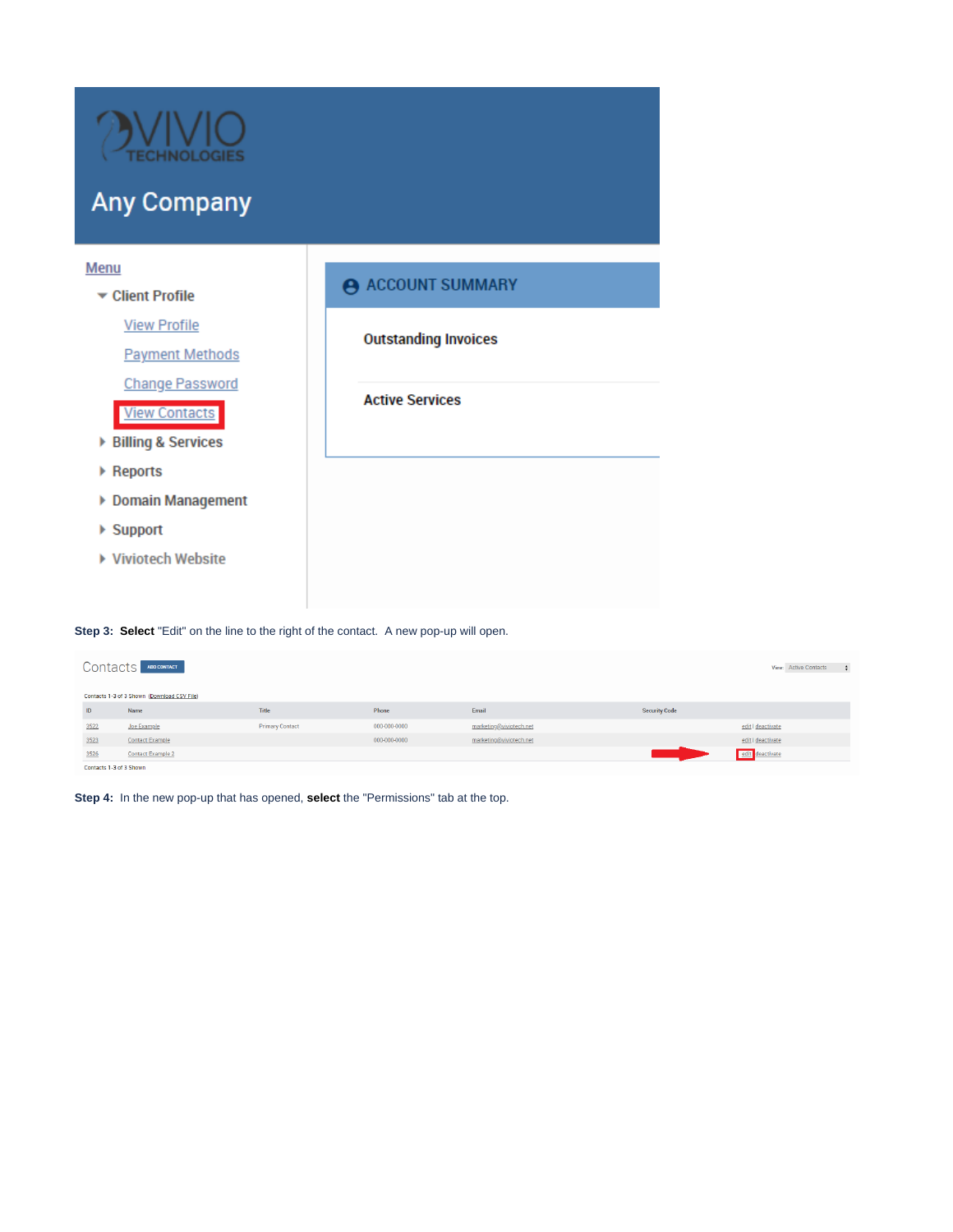| <b>Edit Contact</b>    |                             |                         |               |                      |  |  |  |
|------------------------|-----------------------------|-------------------------|---------------|----------------------|--|--|--|
| <b>Contact Details</b> | <b>Login &amp; Password</b> | Permissions             | <b>Unlock</b> | <b>Custom Fields</b> |  |  |  |
|                        | Name:*                      | <b>Contact Example</b>  |               |                      |  |  |  |
|                        | Email:                      | marketing@viviotech.net |               | <u>edit</u>          |  |  |  |
|                        | Title:                      |                         |               |                      |  |  |  |
|                        | Phone:                      | 000-000-0000            |               |                      |  |  |  |
|                        | <b>Audit Account:</b>       | Ø<br>. .                |               |                      |  |  |  |
|                        | <b>RWhois Roles:</b>        | $\Box$ POC<br>Tech      |               |                      |  |  |  |

#### **Step 5: Click** the arrow beside "Client Profile" to expand and view more options.

| Filter resources:              |                |           |                | () shows inherited value        |
|--------------------------------|----------------|-----------|----------------|---------------------------------|
| <b>Resources</b>               | <b>View</b>    | Create    | <b>Update</b>  | <b>Delete</b>                   |
| <b>Client Portal</b>           | $\div$         | $\div$    | ÷              | ÷                               |
|                                | (None)         | (None)    | (None)         | (None)                          |
| <b>Client Profile</b>          | ÷              | $\div$    | ÷              | $\overset{\bullet}{\mathbf{v}}$ |
| ▼                              | Inherit        | Inherit   | Inherit        | Inherit                         |
| Profile                        | (Inherit)      | ÷         | ÷              | ÷                               |
|                                | ÷              | (Inherit) | (Inherit)      | (Inherit)                       |
| Payment Methods                | ÷              | $\div$    | ÷              | ÷                               |
|                                | (Inherit)      | (Inherit) | (Inherit)      | (Inherit)                       |
| Change Password                | ÷<br>(Inherit) |           | ÷<br>(Inherit) |                                 |
| Manage Contacts                | ÷              | (Inherit) | ÷              | (Inherit)                       |
|                                | (Inherit)      | ÷         | (Inherit)      | ÷                               |
| Manage Contact Facility Access | ÷              | $\div$    | ÷              | $\hat{\mathbf{v}}$              |
|                                | (Inherit)      | (Inherit) | (Inherit)      | (Inherit)                       |
| <b>Billing &amp; Services</b>  | ÷              | ÷         | ÷              | ÷                               |
| Þ                              | Inherit        | Inherit   | Inherit        | Inherit                         |

**Step 6:** On the "Profile" line, under "View," **select** "Allow." This change gives this user permission to view the account profile page.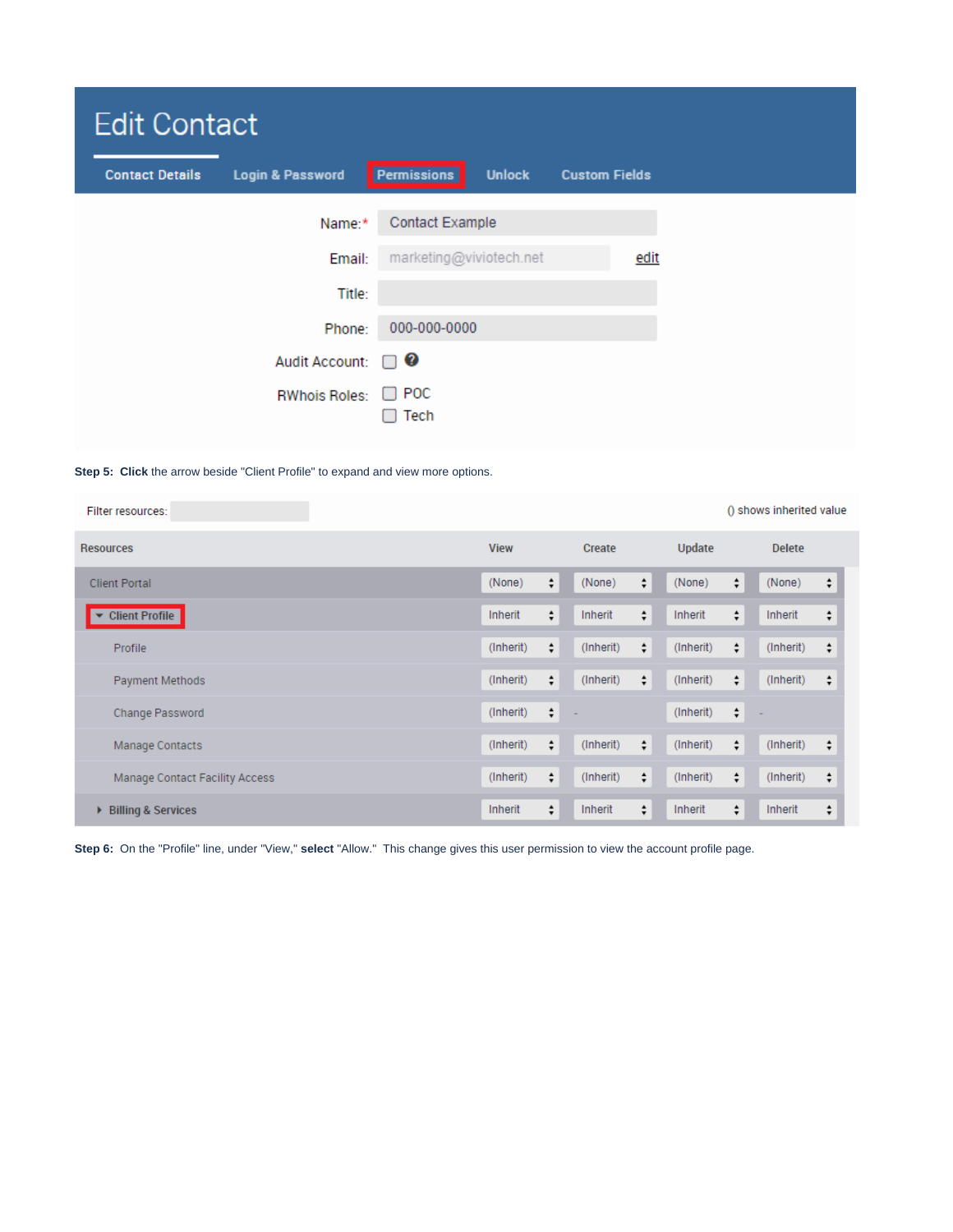| <b>Edit Contact</b><br>Any Company Client ID: 1707                                           |                                               |                                                                   |                                                     |                                        |  |  |  |
|----------------------------------------------------------------------------------------------|-----------------------------------------------|-------------------------------------------------------------------|-----------------------------------------------------|----------------------------------------|--|--|--|
| <b>Login &amp; Password</b><br><b>Unlock</b><br><b>Contact Details</b><br><b>Permissions</b> | <b>Custom Fields</b>                          |                                                                   |                                                     |                                        |  |  |  |
| Filter resources:                                                                            |                                               |                                                                   |                                                     | () shows inherited value               |  |  |  |
| <b>Resources</b>                                                                             | <b>View</b>                                   | Create                                                            | <b>Update</b>                                       | <b>Delete</b>                          |  |  |  |
| <b>Client Portal</b>                                                                         | $\overset{\bullet}{\mathbf{v}}$               | ÷                                                                 | $\overset{\blacktriangle}{\mathbf{v}}$              | (None)                                 |  |  |  |
|                                                                                              | (None)                                        | (None)                                                            | (None)                                              | $\hat{\mathbf{t}}$                     |  |  |  |
| ▼ Client Profile                                                                             | $\div$                                        | Inherit                                                           | $\overset{\blacktriangle}{\textbf{v}}$              | $\overset{\blacktriangle}{\mathbf{v}}$ |  |  |  |
|                                                                                              | Inherit                                       | $\stackrel{\blacktriangle}{\bm{\tau}}$                            | Inherit                                             | Inherit                                |  |  |  |
| Profile                                                                                      | $\overset{\bullet}{\mathbf{v}}$               | (Inherit)                                                         | (Inherit)                                           | (Inherit)                              |  |  |  |
|                                                                                              | (Inherit)                                     | ÷                                                                 | ۰                                                   | ÷                                      |  |  |  |
| Payment Methods                                                                              | <b>Allow</b><br>Deny<br>(Inherit)             | (Inherit)<br>÷                                                    | $\stackrel{\blacktriangle}{\bm{\tau}}$<br>(Inherit) | (Inherit)<br>÷                         |  |  |  |
| Change Password                                                                              | $\div$<br>(Inherit)                           |                                                                   | $\overset{\blacktriangle}{\bm{v}}$<br>(Inherit)     |                                        |  |  |  |
| Manage Contacts                                                                              | $\div$                                        | (Inherit)                                                         | $\stackrel{\blacktriangle}{\bm{\tau}}$              | (Inherit)                              |  |  |  |
|                                                                                              | (Inherit)                                     | ÷                                                                 | (Inherit)                                           | $\overset{\blacktriangle}{\bm{v}}$     |  |  |  |
| Manage Contact Facility Access                                                               | (Inherit)                                     | (Inherit)                                                         | $\stackrel{\blacktriangle}{\bm{\tau}}$              | $\overset{\bullet}{\mathbf{v}}$        |  |  |  |
|                                                                                              | $\div$                                        | $\overset{\blacktriangle}{\bm{v}}$                                | (Inherit)                                           | (Inherit)                              |  |  |  |
| ▶ Billing & Services                                                                         | Inherit                                       | Inherit                                                           | Inherit                                             | Inherit                                |  |  |  |
|                                                                                              | $\hat{\mathbf{r}}$                            | ÷                                                                 | $\overset{\blacktriangle}{\bm{v}}$                  | $\overset{\blacktriangle}{\mathbf{v}}$ |  |  |  |
| Step 7: Select "Update" to save these changes. The pop-up will close.                        |                                               |                                                                   |                                                     |                                        |  |  |  |
| Manage Contact Facility Access                                                               | (Inherit)                                     | (Inherit)                                                         | (Inherit)                                           | (Inherit)                              |  |  |  |
|                                                                                              | $\overset{\blacktriangle}{\mathbf{v}}$        | $\overset{\blacktriangle}{\mathbf{v}}$                            | $\overset{\blacktriangle}{\textbf{v}}$              | $\overset{\blacktriangle}{\mathbf{v}}$ |  |  |  |
| ▶ Billing & Services                                                                         | $\overset{\blacktriangle}{\tau}$              | Inherit                                                           | $\overset{\blacktriangle}{\bm{v}}$                  | $\stackrel{\blacktriangle}{\bm{\tau}}$ |  |  |  |
|                                                                                              | Inherit                                       | ÷                                                                 | Inherit                                             | Inherit                                |  |  |  |
| ▶ Reports                                                                                    | $\overset{\blacktriangle}{\mathbf{v}}$        | $\stackrel{\blacktriangle}{\bm{\tau}}$                            | $\overset{\blacktriangle}{\bm{v}}$                  | $\overset{\blacktriangle}{\bm{\tau}}$  |  |  |  |
|                                                                                              | <b>Inherit</b>                                | Inherit                                                           | Inherit                                             | Inherit                                |  |  |  |
| Domain Management                                                                            | Inherit                                       | ÷                                                                 | Inherit                                             | ÷                                      |  |  |  |
|                                                                                              | $\stackrel{\blacktriangle}{\bm{\tau}}$        | Inherit                                                           | $\overset{\blacktriangle}{\bm{v}}$                  | Inherit                                |  |  |  |
| $\blacktriangleright$ Support                                                                | $\overset{\blacktriangle}{\bm{v}}$            | $\stackrel{\scriptscriptstyle\bullet}{\scriptscriptstyle\bullet}$ | ÷                                                   | $\overset{\blacktriangle}{\bm{v}}$     |  |  |  |
|                                                                                              | Inherit                                       | Inherit                                                           | Inherit                                             | Inherit                                |  |  |  |
| Viviotech Website                                                                            | $\overset{\blacktriangle}{\bm{v}}$<br>Inherit |                                                                   |                                                     |                                        |  |  |  |
| ▶ Client Preferences                                                                         | $\hat{\mathbf{r}}$                            | $\stackrel{\blacktriangle}{\bm{\tau}}$                            | Inherit                                             | Æ                                      |  |  |  |
|                                                                                              | Inherit                                       | Inherit                                                           | $\stackrel{\star}{\mathbf{\ast}}$                   | $\overset{\bullet}{\mathbf{v}}$        |  |  |  |
|                                                                                              |                                               |                                                                   |                                                     |                                        |  |  |  |
|                                                                                              |                                               |                                                                   |                                                     |                                        |  |  |  |
|                                                                                              |                                               |                                                                   |                                                     | Update<br>Cancel                       |  |  |  |

**Step 8:** A message will appear at the top of your screen. "Success: Contact updated." This user is now able to view the account-wide security code. Repeat these steps for each additional user.



If you need any help changing the permissions for your account-wide security code, please [get in touch](https://viviotech.net/contact-us/) with our Support team.

<span id="page-4-0"></span>**Creating individual codes for your other users**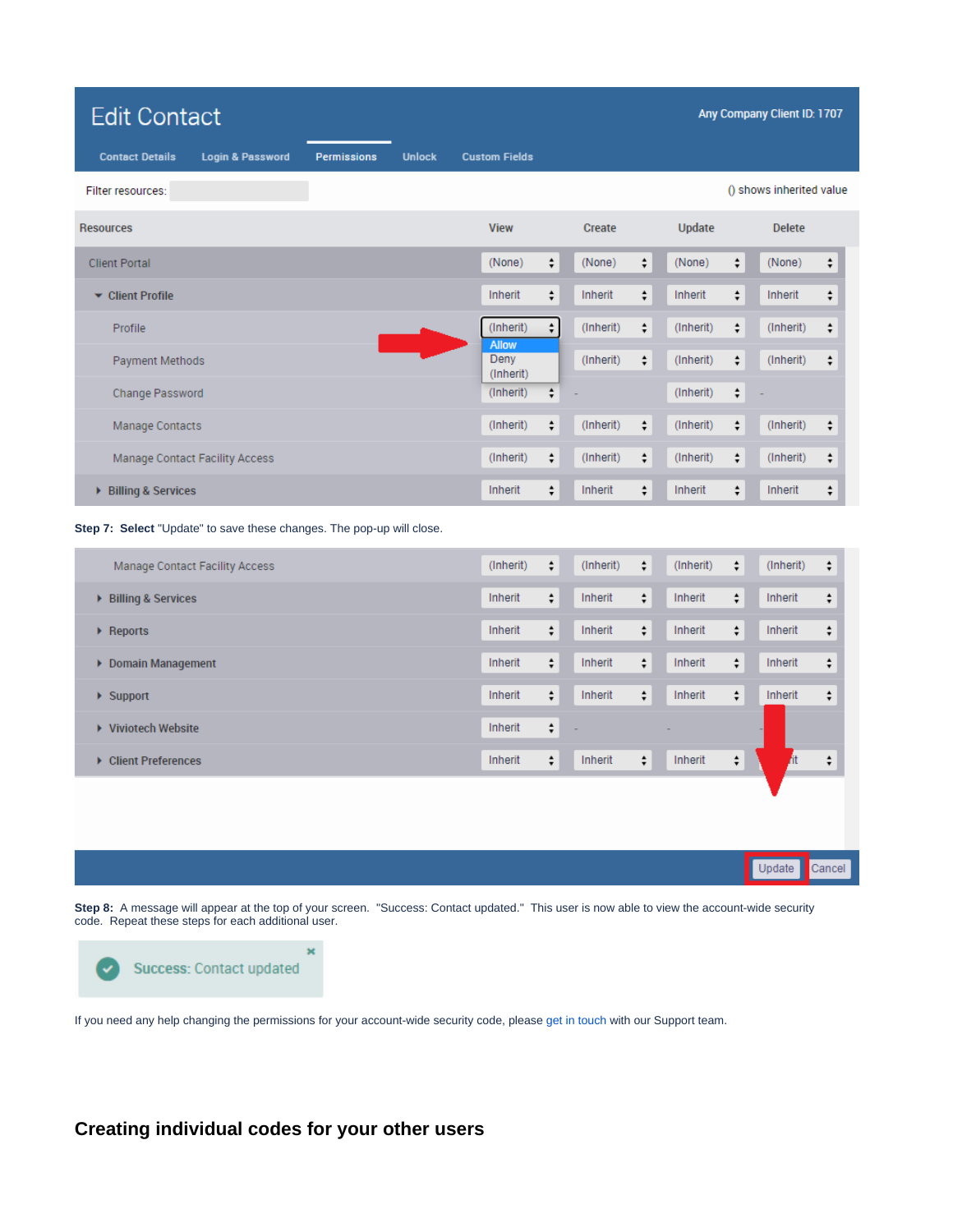Follow these steps to create a unique security code for a user on your account.

#### **Step 1: Log in** to the [Vivio Client Portal.](https://portal.viviotech.net/)

**Step 2:** Under "Client Profile," **select** "View Contacts."

| <b>ECHNOLOGIES</b><br><b>Any Company</b>       |                             |
|------------------------------------------------|-----------------------------|
| <b>Menu</b><br>▼ Client Profile                | ACCOUNT SUMMARY             |
| <b>View Profile</b><br><b>Payment Methods</b>  | <b>Outstanding Invoices</b> |
| <b>Change Password</b><br><b>View Contacts</b> | <b>Active Services</b>      |
| ▶ Billing & Services<br>▶ Reports              |                             |
| ▶ Domain Management                            |                             |
| $\triangleright$ Support                       |                             |
| Viviotech Website                              |                             |

#### **Step 3: Select** "Edit" to the right of the contact listing. A new pop-up will open.

| <b>Contacts</b><br>ADD CONTACT<br>View: Active Contacts |                                             |                        |              |                         |                      |                   |  |
|---------------------------------------------------------|---------------------------------------------|------------------------|--------------|-------------------------|----------------------|-------------------|--|
|                                                         | Contacts 1-3 of 3 Shown (Download CSV File) |                        |              |                         |                      |                   |  |
| ID                                                      | Name                                        | Title                  | Phone        | Email                   | <b>Security Code</b> |                   |  |
| 3522                                                    | Joe Example                                 | <b>Primary Contact</b> | 000-000-0000 | marketing@viviotech.net |                      | edit   deactivate |  |
| 3523                                                    | <b>Contact Example</b>                      |                        | 000-000-0000 | marketing@viviotech.net |                      | edit   deactivate |  |
| 3526                                                    | <b>Contact Example 2</b>                    |                        |              |                         |                      | edit deactivate   |  |
| Contacts 1-3 of 3 Shown                                 |                                             |                        |              |                         |                      |                   |  |

**Step 4:** In the new pop-up that opens, **select** the "Custom Fields" tab at the top.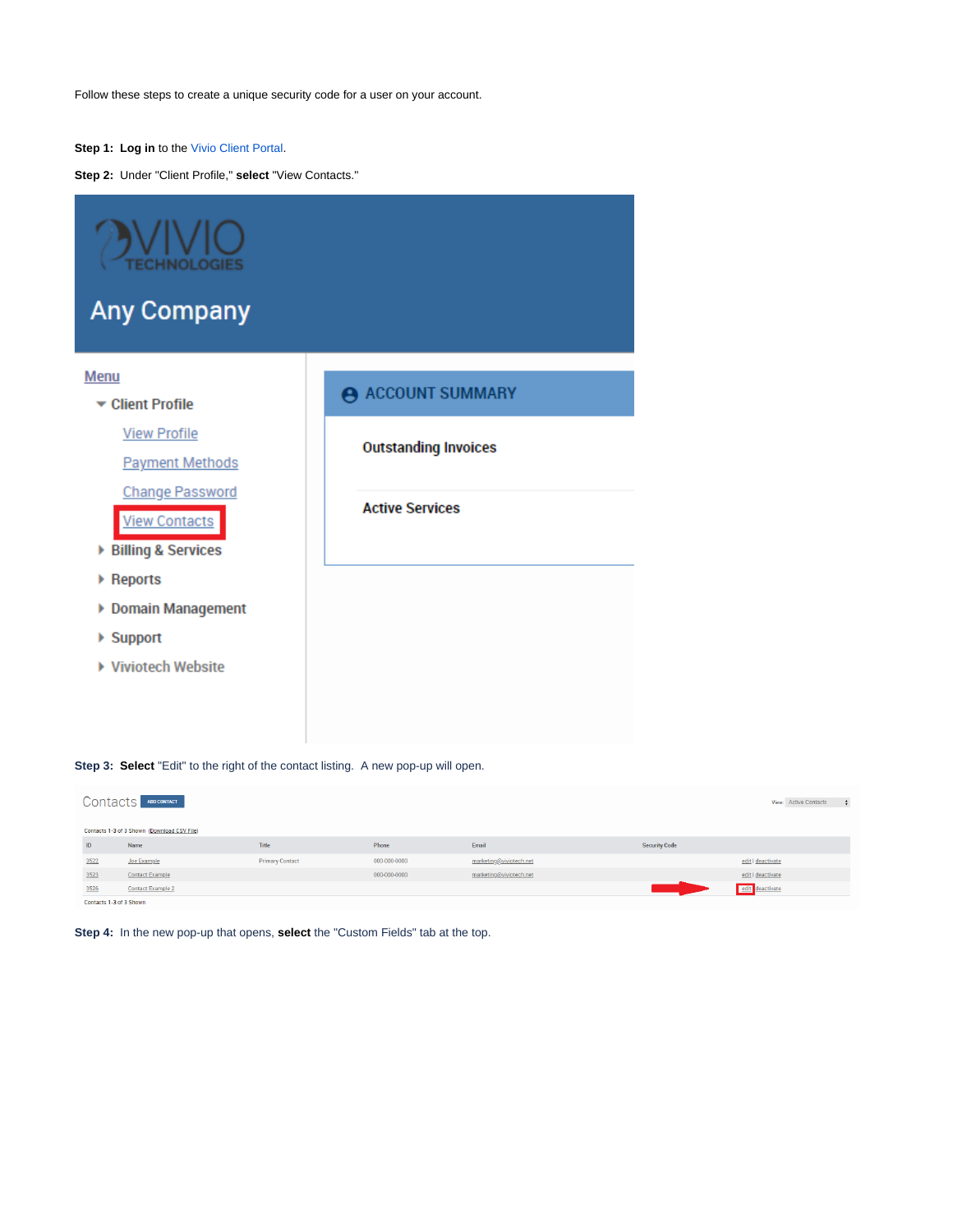|                        | <b>Edit Contact</b>         |                    |               |                      |  |  |  |  |
|------------------------|-----------------------------|--------------------|---------------|----------------------|--|--|--|--|
| <b>Contact Details</b> | <b>Login &amp; Password</b> | <b>Permissions</b> | <b>Unlock</b> | <b>Custom Fields</b> |  |  |  |  |
|                        | Name:*                      | Contact Example 2  |               |                      |  |  |  |  |
|                        | Email:                      |                    |               | edit                 |  |  |  |  |
|                        | Title:                      |                    |               |                      |  |  |  |  |
|                        | Phone:                      |                    |               |                      |  |  |  |  |
|                        | <b>Audit Account:</b>       | $\Box$ 0           |               |                      |  |  |  |  |
|                        | <b>RWhois Roles:</b>        | $\Box$ POC<br>Tech |               |                      |  |  |  |  |

**Step 5:** Select a new Security Code and **type** it in. (A minimum of eight characters is required. Do not use personally identifiable information such as your Social Security number or date of birth.)

| <b>Edit Contact</b>                                                             |                             |                    |               |                      |                  |  |
|---------------------------------------------------------------------------------|-----------------------------|--------------------|---------------|----------------------|------------------|--|
| <b>Contact Details</b>                                                          | <b>Login &amp; Password</b> | <b>Permissions</b> | <b>Unlock</b> | <b>Custom Fields</b> |                  |  |
| <b>Account Verification</b>                                                     |                             |                    |               |                      |                  |  |
| Security Code:                                                                  |                             |                    |               |                      | $\boldsymbol{c}$ |  |
|                                                                                 |                             |                    |               |                      |                  |  |
|                                                                                 |                             |                    |               |                      |                  |  |
|                                                                                 |                             |                    |               |                      |                  |  |
| Step 6: Select "Update" on the bottom right-hand corner. The pop-up will close. |                             |                    |               |                      |                  |  |
|                                                                                 |                             |                    |               |                      |                  |  |
|                                                                                 |                             |                    |               |                      |                  |  |
|                                                                                 |                             |                    |               |                      |                  |  |

**Step 7:** A message will appear at the top of your screen. "Success: Contact updated." This security code is now ready for use! (Be sure to let this user know what it is!) Repeat these steps for each additional user.

Update

Cancel

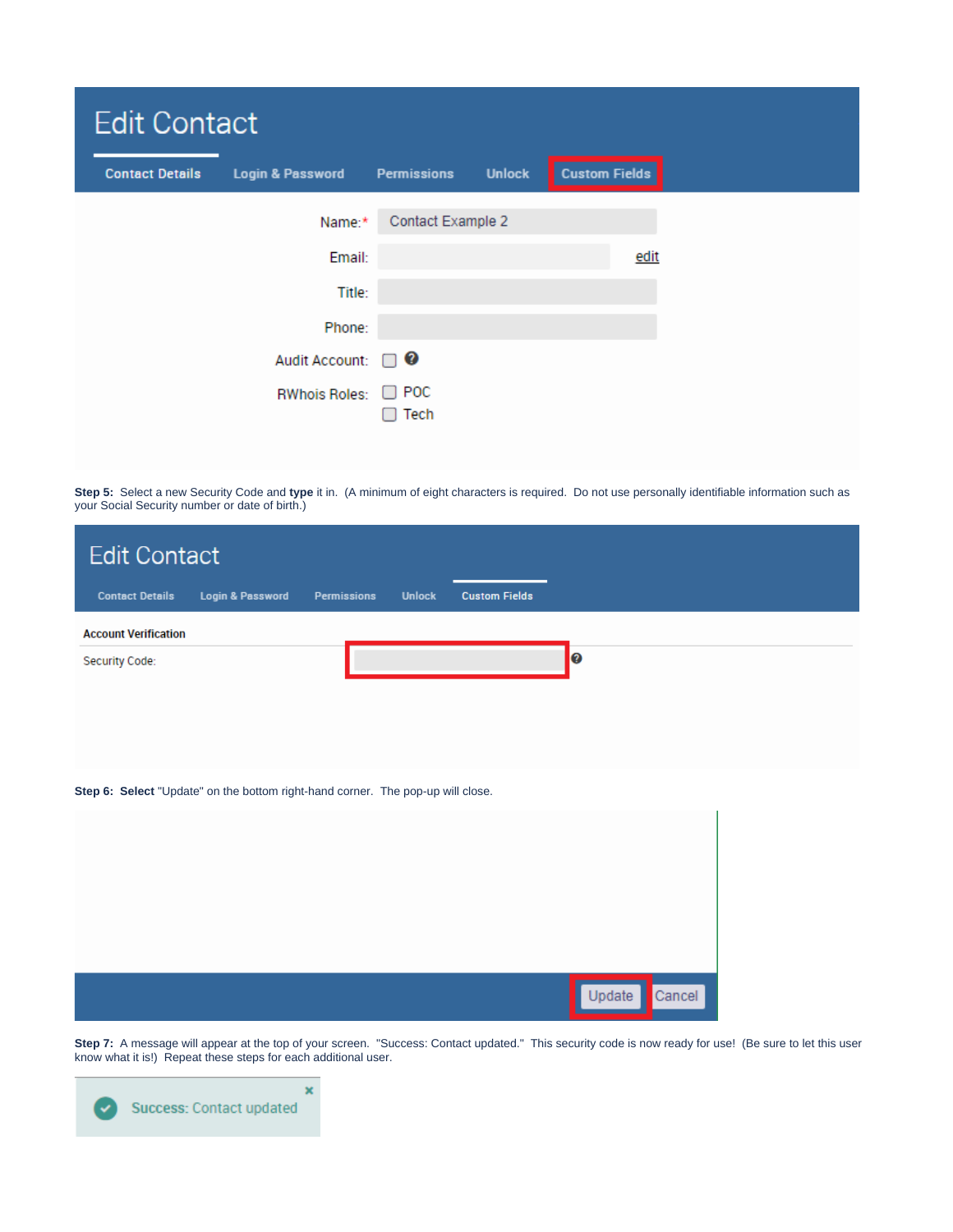If you need any help creating or changing a security code for a user on your account, please [get in touch](https://viviotech.net/contact-us/) with our Support team.

## <span id="page-7-0"></span>**Changing permissions for your other users**

Follow these steps for a user to be able to view or edit their unique code.

#### **Step 1: Log in** to the [Vivio Client Portal.](https://portal.viviotech.net/)

**Step 2:** Under "Client Profile," **select** "View Contacts."





| Contacts F<br>ADD CONTACT<br>View: Active Contacts |                                             |                        |              |                         |                      |                   |  |
|----------------------------------------------------|---------------------------------------------|------------------------|--------------|-------------------------|----------------------|-------------------|--|
|                                                    | Contacts 1-3 of 3 Shown (Download CSV File) |                        |              |                         |                      |                   |  |
| ID                                                 | Name                                        | Title                  | Phone        | Email                   | <b>Security Code</b> |                   |  |
| 3522                                               | <b>Joe Example</b>                          | <b>Primary Contact</b> | 000-000-0000 | marketing@viviotech.net |                      | edit   deactivate |  |
| 3523                                               | <b>Contact Example</b>                      |                        | 000-000-0000 | marketing@viviotech.net |                      | edit   deactivate |  |
| 3526                                               | <b>Contact Example 2</b>                    |                        |              |                         |                      | edit deactivate   |  |
| Contacts 1-3 of 3 Shown                            |                                             |                        |              |                         |                      |                   |  |

**Step 4:** In the new pop-up that has opened, **select** the "Permissions" tab at the top.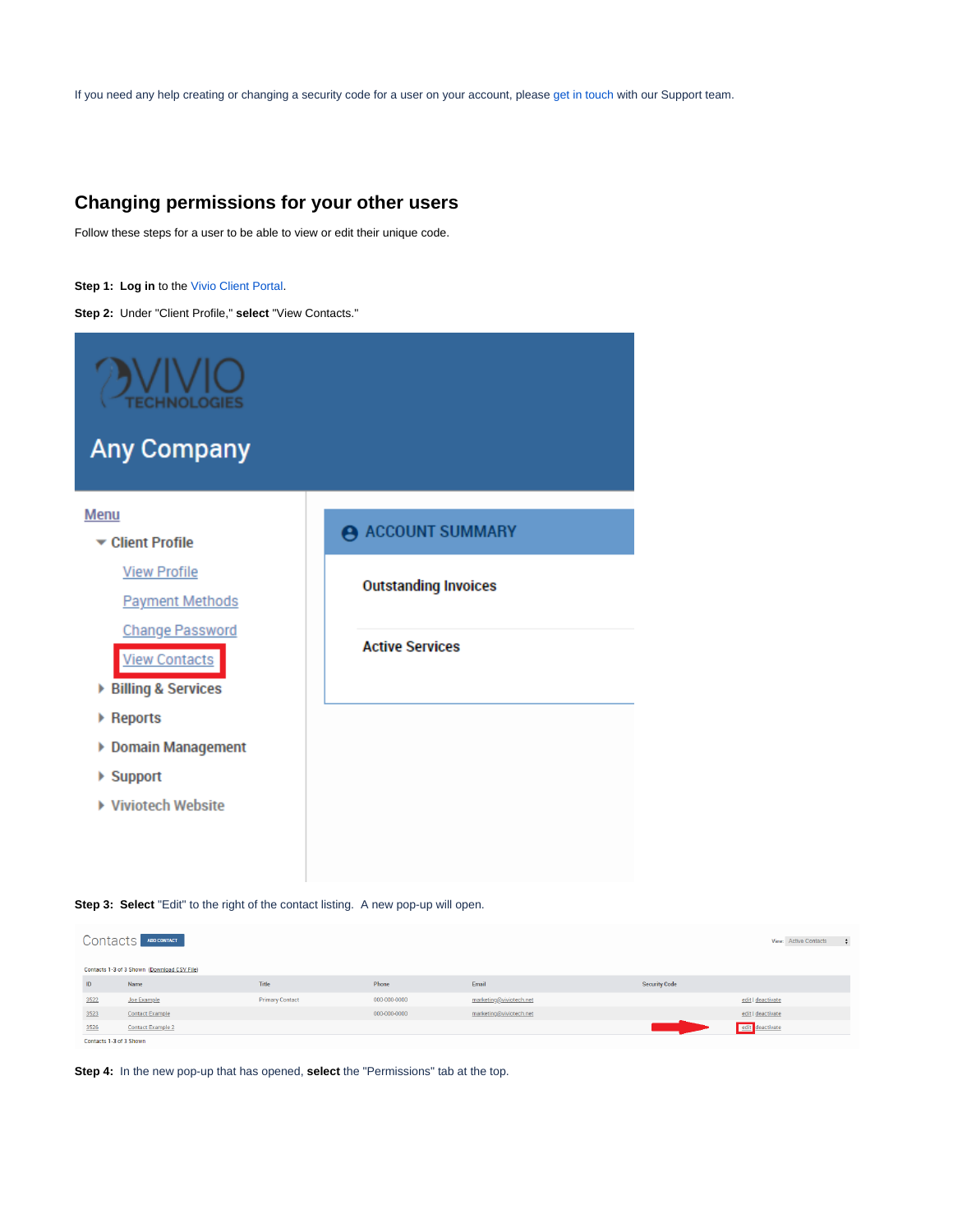| <b>Edit Contact</b>    |                             |                         |               |                      |  |  |
|------------------------|-----------------------------|-------------------------|---------------|----------------------|--|--|
| <b>Contact Details</b> | <b>Login &amp; Password</b> | Permissions             | <b>Unlock</b> | <b>Custom Fields</b> |  |  |
|                        | Name:*                      | <b>Contact Example</b>  |               |                      |  |  |
|                        | Email:                      | marketing@viviotech.net |               | edit                 |  |  |
|                        | Title:                      |                         |               |                      |  |  |
|                        | Phone:                      | 000-000-0000            |               |                      |  |  |
|                        | <b>Audit Account:</b>       | Ø<br>H                  |               |                      |  |  |
|                        | <b>RWhois Roles:</b>        | $\Box$ POC<br>Tech      |               |                      |  |  |

#### **Step 5: Click** the arrow beside "Client Profile" to expand and view more options.

| Filter resources:                  | () shows inherited value |             |           |               |           |        |               |                    |
|------------------------------------|--------------------------|-------------|-----------|---------------|-----------|--------|---------------|--------------------|
| <b>Resources</b>                   |                          | <b>View</b> |           | <b>Create</b> |           |        | <b>Delete</b> |                    |
| <b>Client Portal</b>               | (None)                   | ÷           | (None)    | $\div$        | (None)    | ÷      | (None)        | ÷                  |
| <b>Client Profile</b><br>▼         | Inherit                  | ÷           | Inherit   | $\div$        | Inherit   | ÷      | Inherit       | $\hat{\mathbf{v}}$ |
| Profile                            | (Inherit)                | ÷           | (Inherit) | $\div$        | (Inherit) | ÷      | (Inherit)     | ÷                  |
| Payment Methods                    | (Inherit)                | ÷           | (Inherit) | $\div$        | (Inherit) | ÷      | (Inherit)     | ÷                  |
| Change Password                    | (Inherit)                | ÷           |           |               | (Inherit) | $\div$ |               |                    |
| Manage Contacts                    | (Inherit)                | ÷           | (Inherit) | $\div$        | (Inherit) | ÷      | (Inherit)     | ÷                  |
| Manage Contact Facility Access     | (Inherit)                | ÷           | (Inherit) | $\div$        | (Inherit) | $\div$ | (Inherit)     | ÷                  |
| <b>Billing &amp; Services</b><br>Þ | Inherit                  | ÷           | Inherit   | ÷             | Inherit   | $\div$ | Inherit       | ÷                  |

**Step 6:** On the "Manage Contacts" line, **select** "Allow" in the "View" and "Update" columns, as shown below. These changes allow this user to view and update information in the "Contacts" section.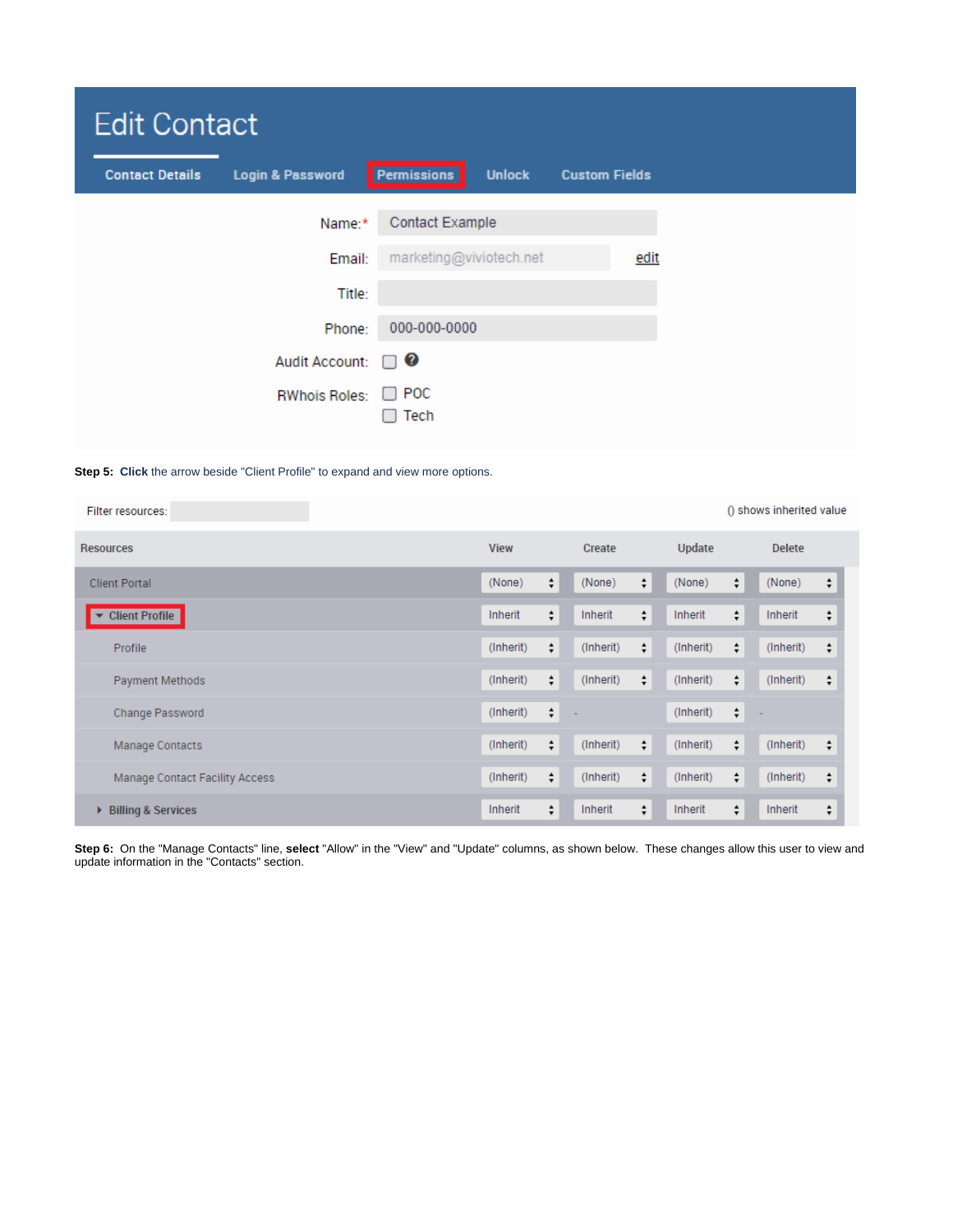| <b>Edit Contact</b>                                   |                    |               |                      |                                        |                   |                          |                                        | Any Company Client ID: 1707 |                                        |  |  |  |
|-------------------------------------------------------|--------------------|---------------|----------------------|----------------------------------------|-------------------|--------------------------|----------------------------------------|-----------------------------|----------------------------------------|--|--|--|
| <b>Contact Details</b><br><b>Login &amp; Password</b> | <b>Permissions</b> | <b>Unlock</b> | <b>Custom Fields</b> |                                        |                   |                          |                                        |                             |                                        |  |  |  |
| Filter resources:                                     |                    |               |                      |                                        |                   | () shows inherited value |                                        |                             |                                        |  |  |  |
| <b>Resources</b>                                      |                    |               | <b>View</b>          |                                        | <b>Create</b>     | <b>Update</b>            |                                        | <b>Delete</b>               |                                        |  |  |  |
| <b>Client Portal</b>                                  |                    |               | (None)               | $\div$                                 | $\div$<br>(None)  | (None)                   | ÷                                      | (None)                      | $\div$                                 |  |  |  |
| ▼ Client Profile                                      |                    |               | Inherit              | $\stackrel{\blacktriangle}{\bm{\tau}}$ | $\div$<br>Inherit | Inherit                  | $\div$                                 | Inherit                     | ÷                                      |  |  |  |
| Profile                                               |                    |               | (Inherit)            | $\div$                                 | ÷<br>(Inherit)    | (Inherit)                | $\div$                                 | (Inherit)                   | $\div$                                 |  |  |  |
| <b>Payment Methods</b>                                |                    |               | (Inherit)            | $\stackrel{\star}{\mathbf{\ast}}$      | ÷<br>(Inherit)    | (Inherit)                | $\div$                                 | (Inherit)                   | $\stackrel{\blacktriangle}{\bm{\tau}}$ |  |  |  |
| Change Password                                       |                    |               | (Inherit)            | $\div$                                 |                   | (Inherit)                | ÷                                      |                             |                                        |  |  |  |
| Manage Contacts                                       |                    | и             | Allow                | $\div$                                 | (Inherit)         | Allow                    | $\stackrel{\blacktriangle}{\bm{\tau}}$ | (Inherit)                   | ÷                                      |  |  |  |
| Manage Contact Facility Access                        |                    |               | (Inherit)            | ÷                                      | (Inherit)<br>÷    | (Inherit)                | $\div$                                 | (Inherit)                   | ÷                                      |  |  |  |
| <b>Billing &amp; Services</b><br>r                    |                    |               | Inherit              | $\stackrel{\blacktriangle}{\bm{\tau}}$ | $\div$<br>Inherit | Inherit                  | $\div$                                 | Inherit                     | $\overset{\blacktriangle}{\bm{v}}$     |  |  |  |
| ▶ Reports                                             |                    |               | Inherit              | $\div$                                 | $\div$<br>Inherit | Inherit                  | $\div$                                 | Inherit                     | ÷                                      |  |  |  |

**Step 7: Select** "Update" to save these changes. The pop-up will close.

| Manage Contact Facility Access     | (Inherit) | $\div$ | (Inherit) | $\div$ | (Inherit) | $\div$ | (Inherit) | ÷      |
|------------------------------------|-----------|--------|-----------|--------|-----------|--------|-----------|--------|
| <b>Billing &amp; Services</b><br>× | Inherit   | $\div$ | Inherit   | $\div$ | Inherit   | $\div$ | Inherit   | ÷      |
| $\triangleright$ Reports           | Inherit   | ÷      | Inherit   | $\div$ | Inherit   | ÷      | Inherit   | $\div$ |
| <b>Domain Management</b><br>Þ.     | Inherit   | ÷      | Inherit   | $\div$ | Inherit   | ÷      | Inherit   | ÷      |
| $\blacktriangleright$ Support      | Inherit   | ÷      | Inherit   | $\div$ | Inherit   | $\div$ | Inherit   | $\div$ |
| <b>Viviotech Website</b><br>Þ.     | Inherit   | ÷      |           |        |           |        |           |        |
| <b>Client Preferences</b><br>Þ.    | Inherit   | ÷      | Inherit   | $\div$ | Inherit   | ÷      |           | $\div$ |
|                                    |           |        |           |        |           |        |           |        |

**Step 8:** A message will appear at the top of your screen. "Success: Contact updated." This user can now view and update their security code. Repeat these steps for each additional user.

Update

Cancel



If you need any help updating permissions for the other users on your account, please [get in touch](https://viviotech.net/contact-us/) with our Support team.

## Related articles